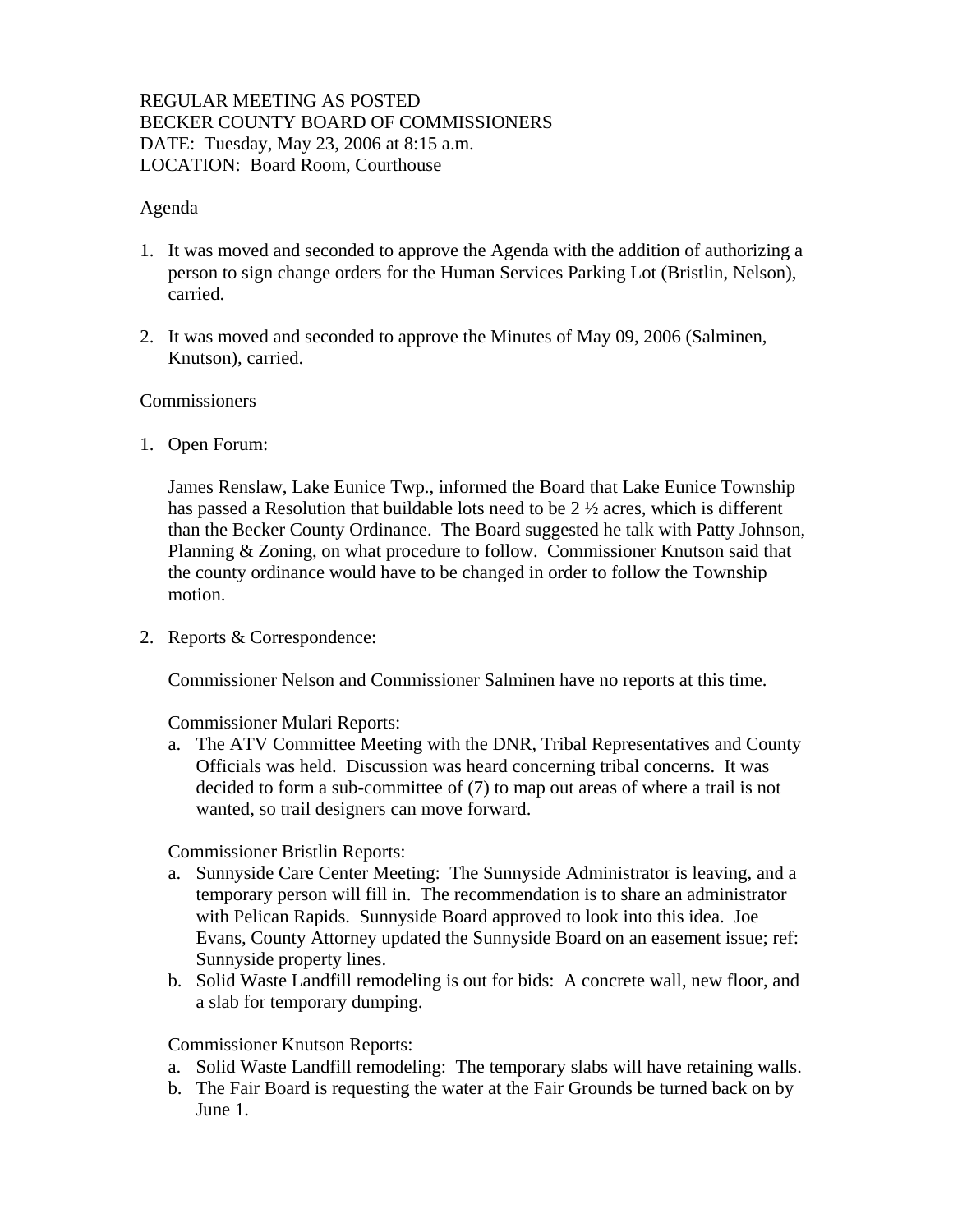## 3. Appointments:

It was moved and seconded to re-appoint Dave Brainerd and Orrin Okeson to the Pelican River Watershed District (Salminen, Nelson). During discussion, it was moved and seconded to table the appointments, for more information, until the next Board Meeting of June 13 (Nelson, Bristlin), carried.

- 4. It was moved and seconded to approve any commissioner's attendance at the Leadership Development Summit at the Holiday Inn, Burnsville on July 12-14, 2006 (Salminen, Bristlin), carried.
- 5. It was moved and seconded to approve any commissioner's attendance at the District IV, Spring District Meeting on Friday, June 2, 2006 at the Ottertail County Government Services Building, Fergus Falls, MN (Salminen, Bristlin), carried.
- 6. It was moved and seconded to authorize either Commissioner Salminen or Commissioner Bristlin to sign Change Orders for the construction of the Parking Lot At Human Services up to \$5,000 (Nelson, Knutson), carried.

### Auditor

- 1. It was moved and seconded to approve a New Tobacco License for GR8 Investments Inc. c/o Jay. B. Olness, dba: PIT 611, Lake Eunice Twp. (purchased store from Michael Reep) (Nelson, Bristlin), carried.
- 2. It was moved and seconded to approve a New Combination On/Off Sale Intoxicating Liquor License, includes Sunday Liquor Sales: Susan Kimball, Toad Lake Store, Toad Lake Twp. (taking over as lessee for Toad Lake Store) (Salminen, Nelson), carried.
- 3. It was moved and seconded to approve an Easement across Tax-Forfeit Parcel No, R52.005.000 to the City of Ogema for utility purposes to allow the Water System Project to continue (Bristlin, Nelson), carried.
- 4. Keith Brekken, County Auditor, presented the Board with a Letter of Intent announcing his retirement effective May 31, 2006. It was moved and seconded to accept, with deep regret, the Auditor's request (Salminen, Bristlin), carried.
- 5. It was moved and seconded to appoint Ryan Tangen, the County Treasurer, to also serve as the County Auditor effective June 1, 2006 through the end of the term January 1, 2007 (Salminen, Nelson), the motion was amended to include Resolution No. 05-06-2E to the motion, with said monthly salary to be adjusted to the amount equal to the current auditor salary, \$5,475.75 plus \$250 (Nelson, Salminen), carried. The first motion was then carried. Ryan Tangen thanked the Board for the opportunity to serve as County Auditor.

### Finance Committee Minutes

1. It was moved and seconded to approve the Claims (Salminen, Knutson), carried.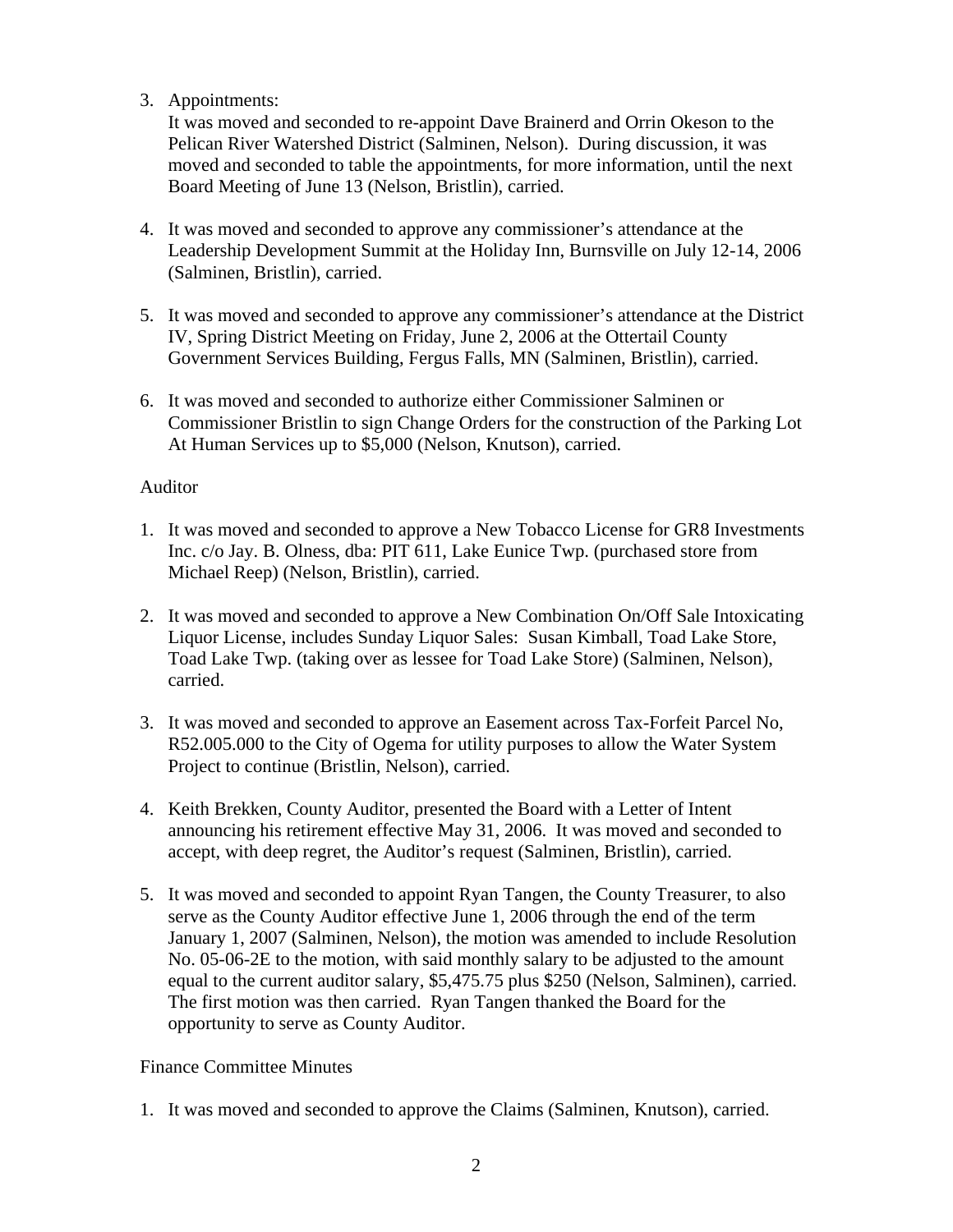2. Personnel Requests:

**Sheriff** 

- Requests a part-time dispatch person recommended to continue the process
- Requests replacement for an existing full-time vacant position recommend to continue the process
- Requests a full-time new position recommend to continue the process
- Requests for authorization to backfill any positions vacated by personnel filling the fore mentioned positions – recommend to approve

Human Services

- Request to hire a chemical dependency social worker to fill a vacancy recommend to approve
- 3. Finance Committee Meeting Time: Discussion was held to review the new Friday morning meeting time. It will be left as is for now.
- 4. LARL In-Kind Participation. Values of Becker County's In-Kind contributions were discussed and an informal inquiry was initiated and will be discussed again for the next budget cycle.
- 5. Highway Bid Award. The bids were presented for the SP 03-624-07 and SP 03-622- 29 Projects – recommend accepting the low bidder, Lakes Paving.

# **Sheriff**

- 1. It was moved and seconded to add a report of Short-Term offenders last 90 days of sentence to the Agenda (Salminen, Bristlin), carried.
- 2. It was moved and seconded to pass Resolution No. 05-06-2C, to hire a part-time Communication Officer to assist with shift coverage from the pool list (Bristlin, Nelson), carried.
- 3. It was moved and seconded to pass Resolution No. 05-06-2B, to hire two full-time Correctional Officers to assist with shift coverage from the pool list and if filling of these positions results in a part-time vacancy, to hire a permanent, part-time replacement for those vacancies from the pool list (Bristlin, Nelson), carried.
- 4. A Jail Inspection Report was given and the Jail is now certified for 47-beds.
- 5. A Report was given on the Short-Term Offenders Program for prisoners with the last 90-days to serve. This is a continuing program to help introduce prisoners back into society.

## Human Services

1. Don Janes, Supervisor, MCD, Human Services, presented the Agenda for Human Services.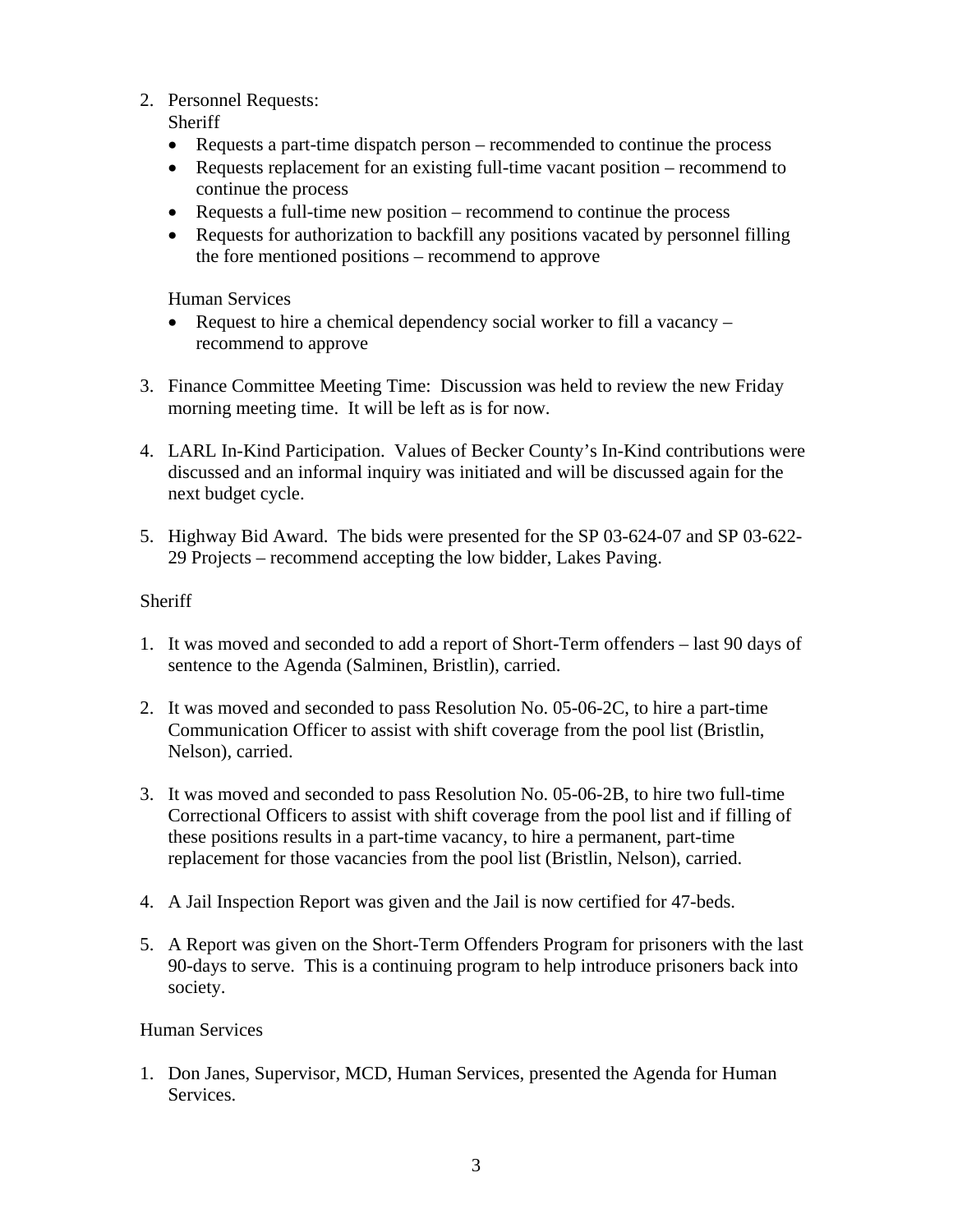- 2. It was moved and seconded to acknowledge the Public Assistance Applications (Salminen, Nelson), carried.
- 3. It was moved and seconded to acknowledge the Public Assistance Caseload Trend Report (Salminen, Knutson), carried.
- 4. It was moved and seconded to approve a contract for services from Blue Sky for waivered services (Salminen, Nelson), carried.
- 5. It was moved and seconded to pass Resolution No. 05-06-1E, to fill a Chemical Dependency Social Worker position due to a resignation from the pool list (Salminen, Nelson), carried.
- 6. It was moved and seconded to approve the Comprehensive Civil Rights Compliance Plan as instructed by Bulletin #06-89-10 (Salminen, Nelson), carried.
- 7. It was moved and seconded to approve the Human Services Claims (Salminen, Knutson), carried.
- 8. It was moved and seconded to approve the Community Health Claims (Salminen, Knutson), carried.
- 9. It was moved and seconded to acknowledge the Cost Center Report (Salminen, Nelson), carried.
- 10. It was moved and seconded to approve the Transit Claims (Salminen, Knutson), carried.

### NRM

- 1. It was moved and seconded to approve the request to advertise for Site Preparation Bids (Salminen, Knutson), carried.
- 2. It was moved and seconded to approve the request to form a sub-committee to the ATV Trail Committee to identify general areas of concern. The committee will be made up of seven members to represent WE Tribal, Township, DNR officials and Chip Lohmeier, NRM Administrator. The findings of this committee will be reported to the full ATV Trail Design Committee and the County Commissioners upon completion (Salminen, Knutson), carried.

### Highway

- 1. It was moved and seconded to pass Resolution DOH 05-06-2A, authorizing the bid award for Projects S.P. 03-624-07 & S.P. 03-622-29 to Lakes Paving, Inc., low bidder contingent upon receiving information from MNDOT EEO Office (Salminen, Knutson), carried.
- 2. A report was given on CSAH 37 Funding Status.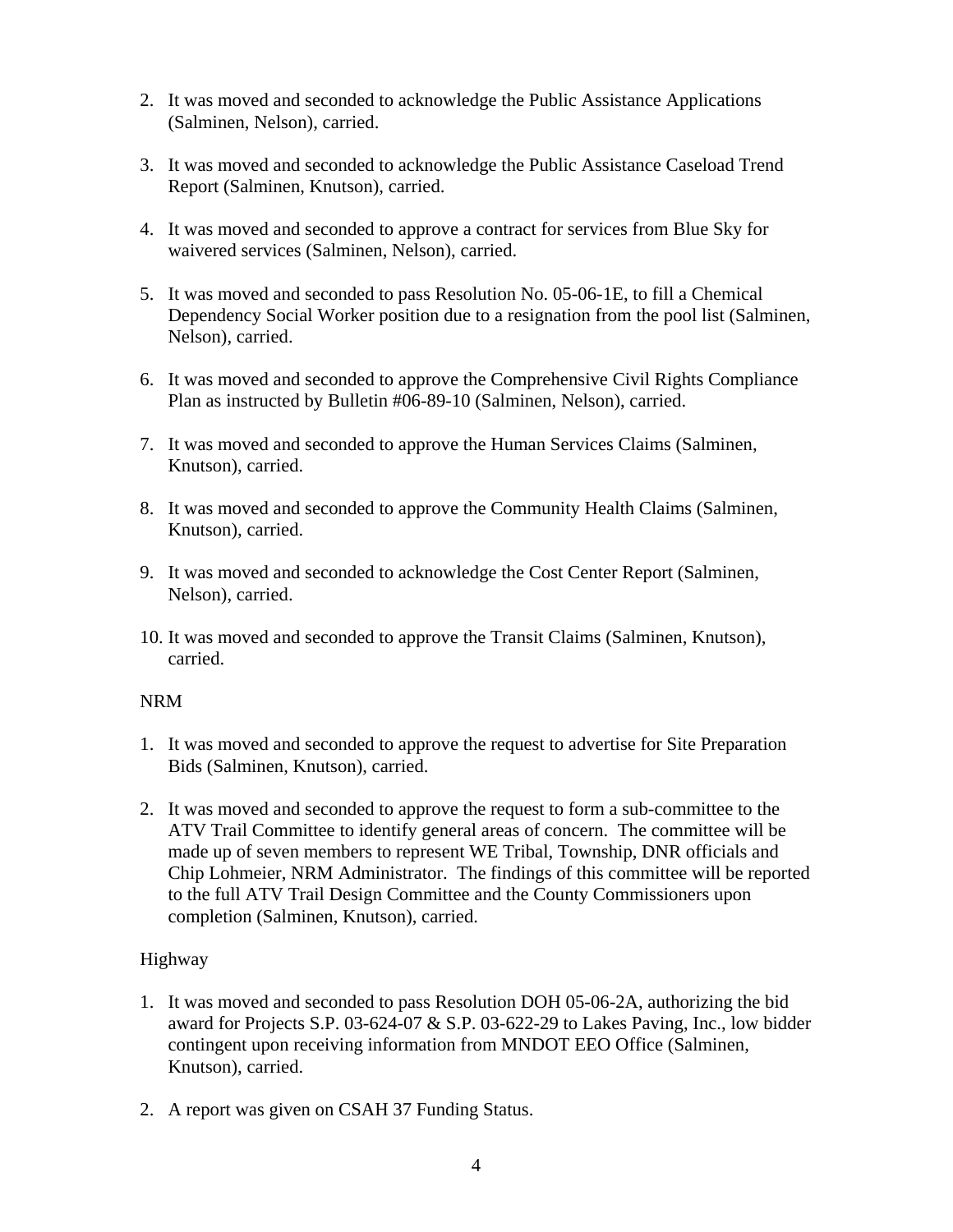### Planning & Zoning

- 1.
- 1) FIRST ORDER OF BUSINESS: Jerome Kahle, Lake Eunice Twp. It was moved and seconded to concur with the PC findings and recommendations to approve the change of zone from agricultural to residential and approval of a certificate of survey to allow a 1.66 acre tract of land based on the fact that it does meet the criteria of the Zoning Ordinance and Subdivision Ordinance with the contingency that Soil & Water Conservation view the property to determine the presence of any wetlands and after their determination, the lot sizes still meet the requirements of the appropriate zone (Salminen, Knutson), carried.
- 2) SECOND ORDER OF BUSINESS: William Parkhouse, Lake Eunice Twp. It was moved and seconded to concur with the PC findings and recommendations to approve the change of zone from agricultural to residential and approve the certificate of survey to allow a 1.16 acre tract of land based on the fact that it does meet the criteria of the Zoning Ordinance and Subdivision Ordinance (Salminen, Knutson), carried.
- 3) THIRD ORDER OF BUSINESS: Jim & Lisa Piche, Detroit Twp. It was moved and seconded to concur with the PC findings and recommendations to approve the certificate of survey for three lots based on the fact that it does meet the criteria of the Zoning Ordinance and Subdivision (Salminen, Knutson), carried.
- 4) FOURTH ORDER OF BUSINESS: Verizon Wireless, Lake Park Twp. It was moved and seconded to concur with the PC findings and recommendations to approve a conditional use permit for a wireless communications facility (including a 250 ft. self supporting tower and 12 ft. by 30 ft. equipment shelter) based on the fact that the application meets the requirements of the Zoning Ordinance (Salminen, Nelson), carried.
- 5) FIFTH ORDER OF BUSINESS: Pamela Niemi. It was moved and seconded to concur with the PC findings and recommendations to approve the change of zone from commercial to residential and approve a conditional use permit for a home occupation consisting of a beauty shop based on the fact that it does meet the criteria of the Zoning Ordinance and is compatible with the surrounding area (Nelson, Knutson), carried.
- 6) SIXTH ORDER OF BUSINESS: Jody Beaudine, Cormorant Twp. It was moved and seconded to concur with the PC findings and recommendations to approve the change of zone from commercial to industrial for a 6.64 acre tract and a conditional use permit to allow fabrication of metal products, food and kindred products, and furniture and fixtures (Nelson, Knutson), carried.
- 7) SEVENTH ORDER OF BUSINESS: Richard Lesage, Round Lake Twp. It was moved and seconded to concur with the PC findings and recommendations to approve a conditional use permit to expand an existing seasonal RV Park by five sites based on the fact that the application meets the criteria of the Zoning Ordinance (Knutson, Nelson), carried.
- 8) EIGHTH ORDER OF BUSINESS: Pinnacle Land Development, Inc. Tabled by the applicant.
- 9) NINTH ORDER OF BUSINESS: Les Heimark, Cormorant Twp. It was moved and seconded to concur with the PC findings and recommendations to approve a change of zone from agricultural to residential and approve a preliminary plat consisting of 22 lots with the stipulation that a conservation easement be placed